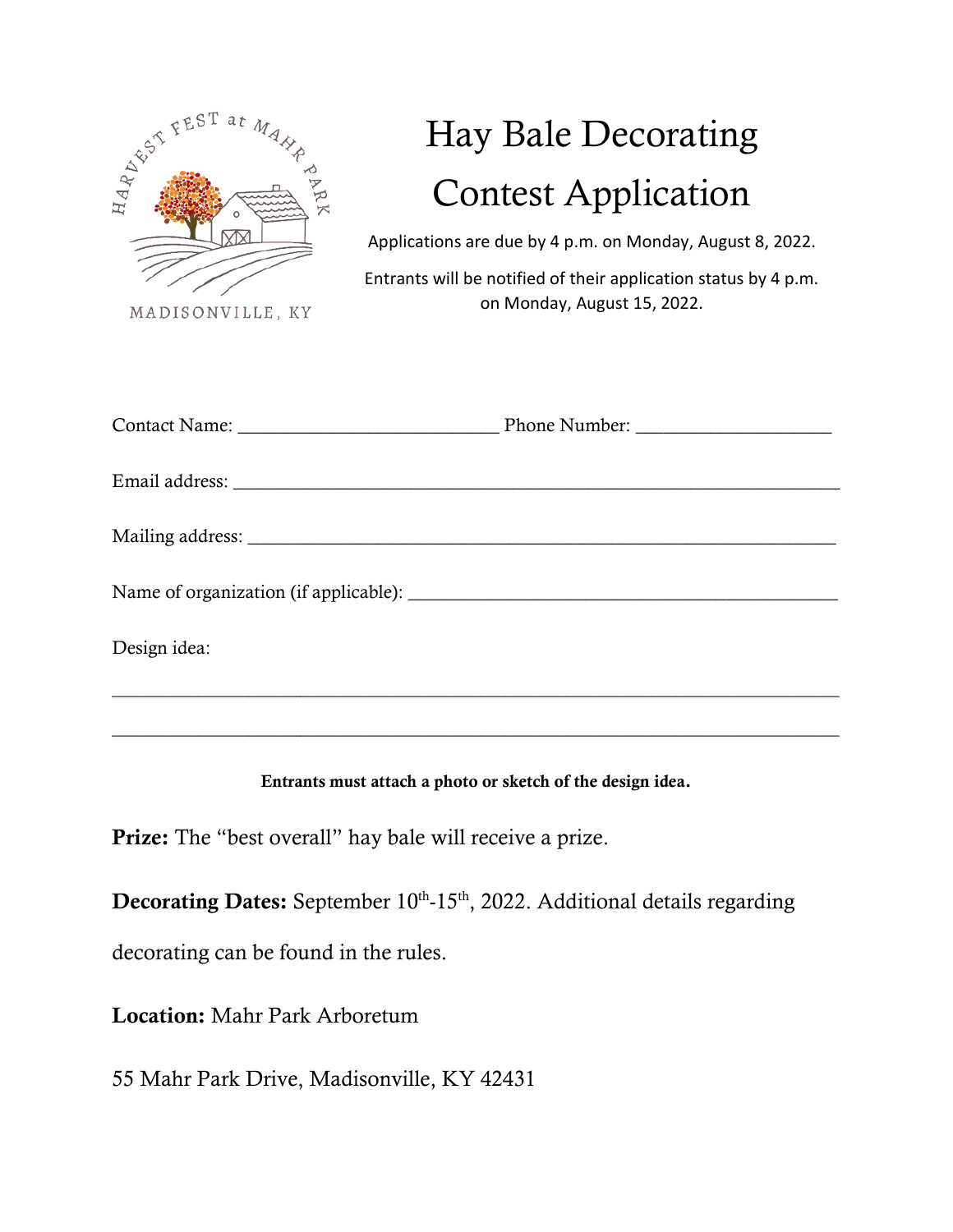## Rules and Regulations:

1. Applications must be submitted by 4 p.m. on Monday, August 8, 2022, to make the hay bale order.

2. You will be notified of your application status on or before Monday, August 15, 2022.

3. Entrants MUST submit a photo or sketch of the design idea. The design must be approved.

4. One hay bale will be provided to entrants at no cost. Additional hay bales can be purchased from us at cost (usually \$25 per bale) or can be purchased and delivered from other suppliers. Requests for additional hay bales will need to be given to us by Monday, August 8, 2022.

5. Hay bale decorations must be good, clean, and wholesome. No vulgar or suggestive decorations are permitted.

6. Paper shall not be used for the main features of the hay bale (it does not hold up in the weather). Cardboard MUST be reinforced to withstand the weather.

7. If your bale begins falling apart at any point from mid-September to the end of October and cannot be fixed, we reserve the right to remove it from the trail.

8. Hay bales will be numbered and entrants will be assigned a specific number.

9. No decorating shall take place before the designated decorating dates.

10. All decorations must be picked up by November 4, 2022; we will dispose of the bales.

11. Political signs are prohibited. Commercial/business signs are allowed.

12. Voting for the "best overall" hay bale will take place via google forms. The link will be shared on the City of Madisonville's Facebook, website, and there will be a QR Code on the numbered hay bale signs.

13. Voting will end on September 30, 2022. The winner will be announced via Facebook and contacted by October 7, 2022.

> Applications can be submitted in person or electronically: The City of Madisonville 67 North Main Street, Madisonville, KY 42431 [elocke@madisonvillegov.com](mailto:elocke@madisonvillegov.com) (270)824-2100